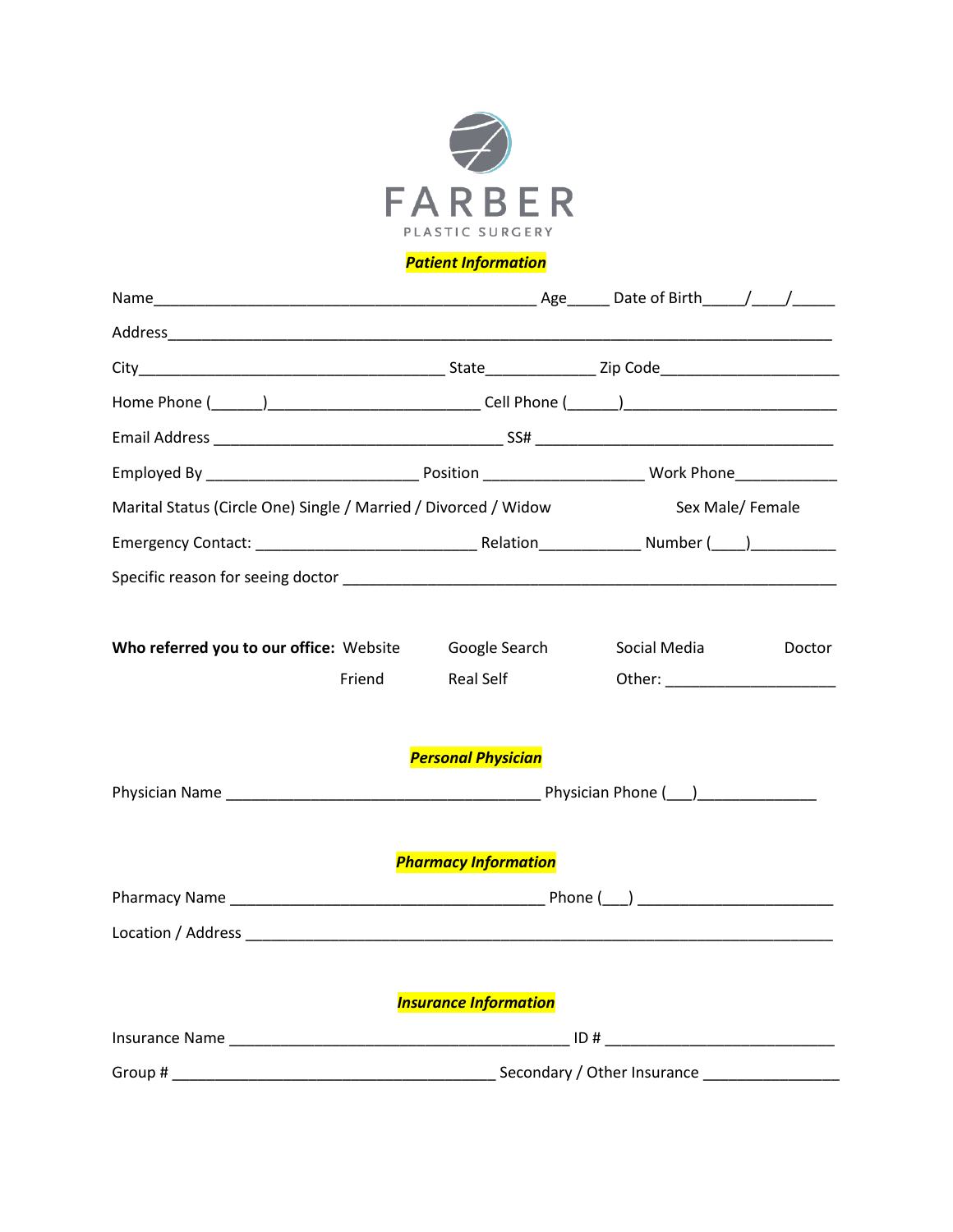# *Medical Information*

| <b>Medication</b>                                                                                        | <b>Dosage</b>                                                               | <b>Frequency</b>                                                | <b>Method</b> |  |
|----------------------------------------------------------------------------------------------------------|-----------------------------------------------------------------------------|-----------------------------------------------------------------|---------------|--|
|                                                                                                          |                                                                             |                                                                 |               |  |
|                                                                                                          |                                                                             |                                                                 |               |  |
|                                                                                                          |                                                                             |                                                                 |               |  |
|                                                                                                          |                                                                             |                                                                 |               |  |
|                                                                                                          |                                                                             |                                                                 |               |  |
|                                                                                                          |                                                                             |                                                                 |               |  |
| Drug Allergies / Sensitivities:   None     Penicillin   Sulfa Drugs     Other Drugs                      |                                                                             |                                                                 |               |  |
|                                                                                                          | <b>Family History:</b>   None   Melanoma   Breast Cancer     Heart Problems |                                                                 |               |  |
| Have you received the Flu Vaccine in the past year? $\vert \cdot \vert$ No $\vert \cdot \vert$ Yes Date: |                                                                             |                                                                 |               |  |
|                                                                                                          |                                                                             |                                                                 |               |  |
|                                                                                                          |                                                                             | <b>Medical History</b>                                          |               |  |
|                                                                                                          |                                                                             | Check all that apply                                            |               |  |
| <b>Breathing Problems:</b>                                                                               | Emphysema $\sqrt{ }$<br>Asthma <sup>O</sup> COPD                            | <b>Bronchitis</b>                                               |               |  |
| <b>Gastrointestinal:</b>                                                                                 | Ulcers/Reflux   Colitis   Gall Bladder     Hernia   Kidney Disease          |                                                                 |               |  |
|                                                                                                          | Liver Disease / Hepatitis                                                   |                                                                 |               |  |
| <b>Heart Disorder:</b>                                                                                   | Arrhythmia   Anemia   Heart Valve   Heart Attack-Date                       |                                                                 |               |  |
|                                                                                                          | High Blood Pressure   Low Blood Pressure   Coronary Artery Disease          |                                                                 |               |  |
| <b>Blood Vessels:</b>                                                                                    | Peripheral Vascular Disease   Stroke / TIA                                  |                                                                 |               |  |
| Cancer:                                                                                                  | Skin   Colon   Lung   Breast   Prostate   Other _____________               |                                                                 |               |  |
| <b>Eye Problems:</b>                                                                                     | Vision Problems   Glaucoma   Dry Eyes   Cataracts                           |                                                                 |               |  |
| Other:                                                                                                   |                                                                             | Bleeding Disorder   Neurologic Disorder   Headaches / Migraines |               |  |
|                                                                                                          | Cold Sores / Fever Blisters     Arthritis     Diabetes   Thyroid Disorder   |                                                                 |               |  |
| <b>Other Medical History:</b>                                                                            |                                                                             |                                                                 |               |  |

*Medications: Please print clearly and include herbal supplements, eye-drops, and ointments*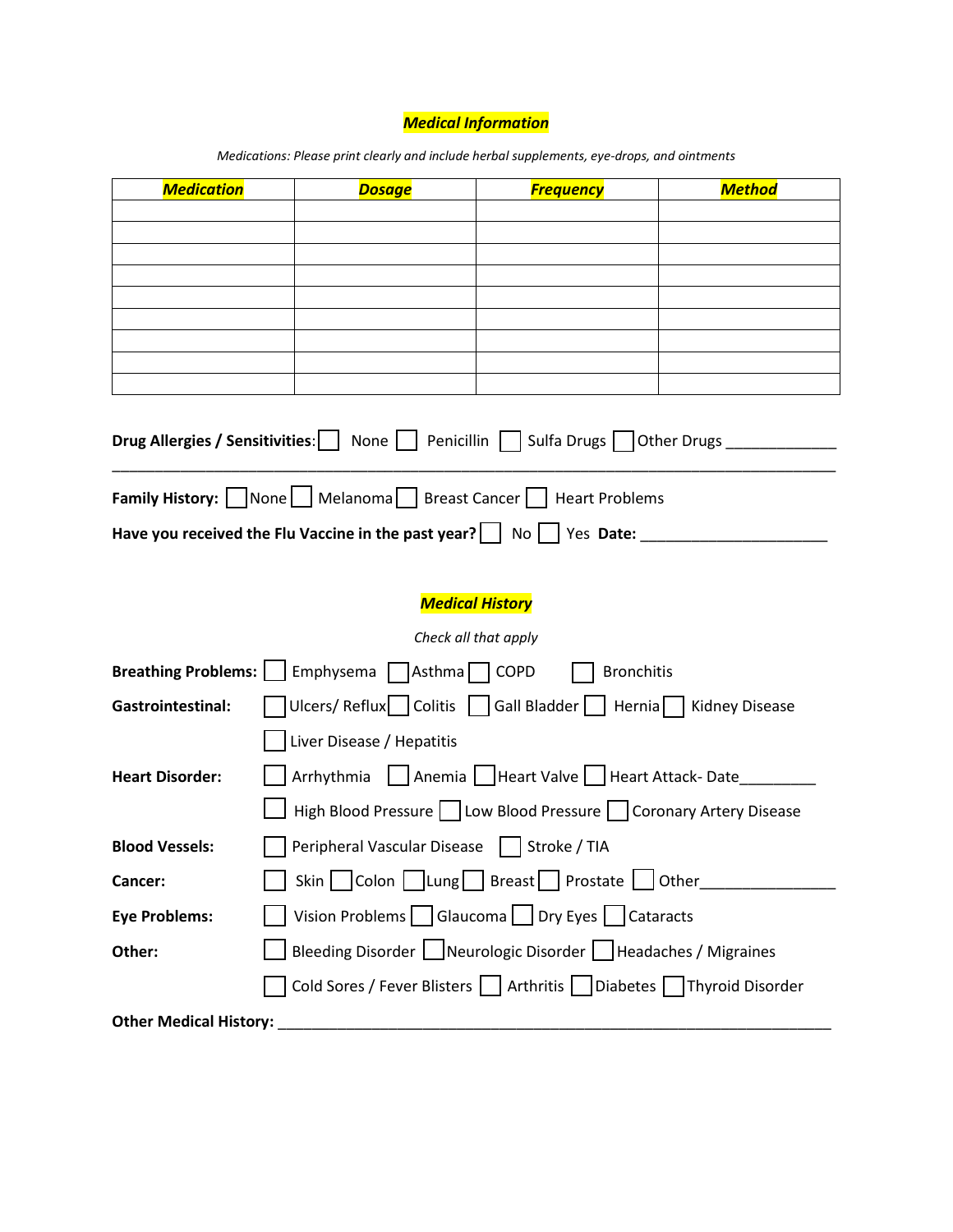## *Surgery History*

| Check all that apply                                                                                                                                                                                                                                                                                          |                           |                                                                                     |
|---------------------------------------------------------------------------------------------------------------------------------------------------------------------------------------------------------------------------------------------------------------------------------------------------------------|---------------------------|-------------------------------------------------------------------------------------|
| <b>Cosmetic Surgery:</b>                                                                                                                                                                                                                                                                                      |                           | $\Box$ Face $\Box$ Eyes $\Box$ Neck $\Box$ Breast $\Box$ Abdomen                    |
| Heart / Lung:                                                                                                                                                                                                                                                                                                 |                           | Bypass graft   Valve replacement   Angioplasty / Stents   Lung Surgery              |
| <b>Blood Vessels:</b>                                                                                                                                                                                                                                                                                         |                           | Leg Bypass $\Box$ Carotid   Vein Stripping                                          |
| Abdomen:                                                                                                                                                                                                                                                                                                      |                           |                                                                                     |
| GYN / GU:                                                                                                                                                                                                                                                                                                     |                           | Hysterectomy   Bladder   Breast Surgery   Prostate                                  |
| Orthopedic:                                                                                                                                                                                                                                                                                                   |                           | Hip   Knee   Shoulder   Back                                                        |
| Eyes:                                                                                                                                                                                                                                                                                                         | Eye Surgery     Cataracts |                                                                                     |
| Other:                                                                                                                                                                                                                                                                                                        |                           |                                                                                     |
|                                                                                                                                                                                                                                                                                                               |                           |                                                                                     |
| Yes No                                                                                                                                                                                                                                                                                                        |                           | Do you drink alcoholic beverages?                                                   |
| $Yes \mid \text{No}$                                                                                                                                                                                                                                                                                          | Do you smoke?             |                                                                                     |
| $Yes \nightharpoonup No$                                                                                                                                                                                                                                                                                      | Do you vape?              |                                                                                     |
| $\sqcup$ $_{\sf Yes}$ $\sqcup$ $_{\sf No}$                                                                                                                                                                                                                                                                    |                           | Have you ever used street drugs?                                                    |
| $\vert$ Yes $\Box$ No<br>Have you or any family member have a history of Malignant Hyperthermia, a<br>muscle or neuromuscular disorder, High temperature following exercise,<br>personal history of muscle spasm, dark urine, or unanticipated fever<br>immediately following anesthesia or serious exercise? |                           |                                                                                     |
|                                                                                                                                                                                                                                                                                                               |                           | $\Box$ Yes $\Box$ No Have you ever been treated for MRSA or staph infection?        |
| $Yes \bigsqcup No$ Have you ever had a history of bleeding after surgery?                                                                                                                                                                                                                                     |                           |                                                                                     |
|                                                                                                                                                                                                                                                                                                               |                           |                                                                                     |
|                                                                                                                                                                                                                                                                                                               |                           | Height ______________ Weight _____________ Most recent Blood Pressure measurement _ |
| I HAVE READ THE ABOVE MEDICAL INFORMATION LISTING AND I HEREBY CERTIFY THAT THE INFORMATION I HAVE PROVIDED ABOVE IS<br>CORRECT TO THE BEST OF MY KNOWLEDGE.                                                                                                                                                  |                           |                                                                                     |
| <b>Patient Signature</b>                                                                                                                                                                                                                                                                                      |                           | Date                                                                                |

Consent to use the Use and Disclosure of Health Information for Treatment, Payment or Healthcare Operations.

Photographs: Pre and postoperative photographs are essential in Plastic Surgery both for panning and for analysis of postoperative results. It is the policy of the office that all patients coming in for surgery have photographs taken. These photographs are intended solely for the use in the office. They cannot be shown to any prospective patients, nor can they be used in any talks or demonstrations without expressed permission by you, the patient. I have read the above and fully understand the implications. I hereby give my consent to allow Scott T. Farber, M.D. to take pre-intra operative and / or postoperative photographs of me.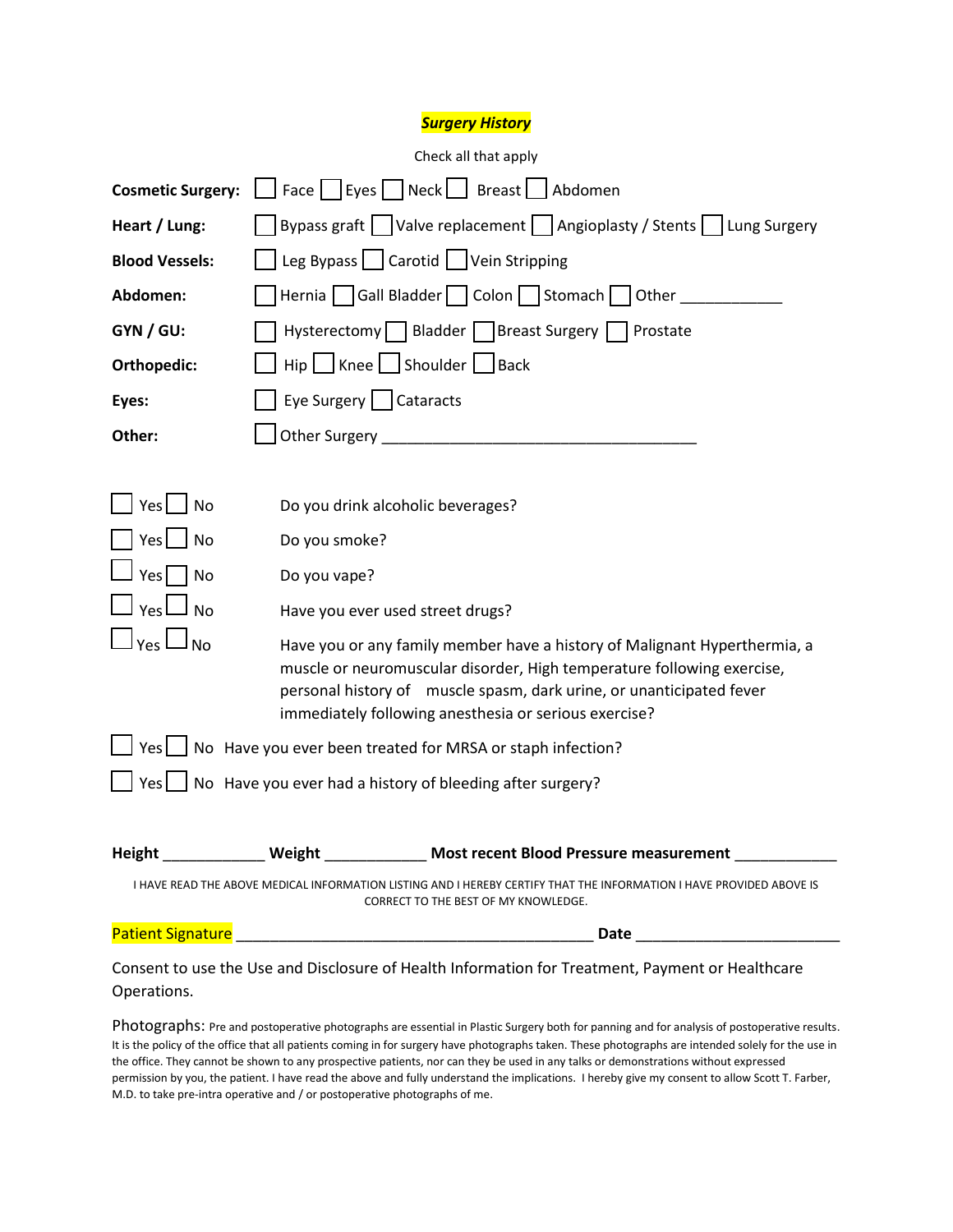#### Patient Signature and the set of the set of the set of the set of the set of the set of the set of the set of t

Release of Information / Medical Records and Assignment of Benefits: I hereby authorize Scott T. Farber, M.D. to

release any information acquired in the course of my examination or treatment to my attorneys, physicians, and / or insurance companies or for quality assurance and peer review. I hereby authorize payment directly to Scott T. Farber, M.D. for surgical benefits and / or major medical benefits under the terms of my insurance. I understand I am financially responsible for all charges whether or not paid by my insurance and also the charges incurred to collect these fees. I also understand that a finance charge of 1.5% may accrue on all unpaid balances. I also understand there is no relationship between Scott T. Farber, M.D. and any other entity and that I may be billed separate by the provider of the service. I hereby authorize photocopies of this form to be valid and original. This statement will remain in effect until revoked in writing.

#### Patient Signature and the set of the set of the set of the set of the set of the set of the set of the set of t

### **FINANCIAL RESPONSIBILITY**

By signing this notice, I am aware that Farber Plastic Surgery and Dr. Scott Farber is a participating provider with Medicare, and several specific United Health Care, Cigna, Aetna, and Bluecross/Blueshield PPO plans. However he **is OUT-OF-NETWORK with LocalPlus, SELECT or LIMITED NETWORK Plans** within United Health Care, Cigna, Aetna, and Bluecross/Blueshield PPO plans. Please be aware that all other private insurance will not be accepted.

**It is the responsibility of the patient to determine the network status of Dr. Farber with their insurance provider.**

The patient or financially responsible representative is responsible for any copays, deductibles, or outof-network fees that may occur. Please check with your plan prior to seeing the doctor to determine the network status of Dr. Farber and your financial responsibility.

Medicare patients will be financially responsible for the difference between Medicare allowed amount and the amount paid to the provider. As a courtesy, we will submit to your supplemental insurance. If the secondary does not cover the balance, you will be financially responsible.

| Patient Signature | Date |
|-------------------|------|
|-------------------|------|

Witness Signature\_\_\_\_\_\_\_\_\_\_\_\_\_\_\_\_\_\_\_\_\_\_\_\_\_\_\_\_ Date\_\_\_\_\_\_\_\_\_\_\_\_\_\_\_\_\_\_\_\_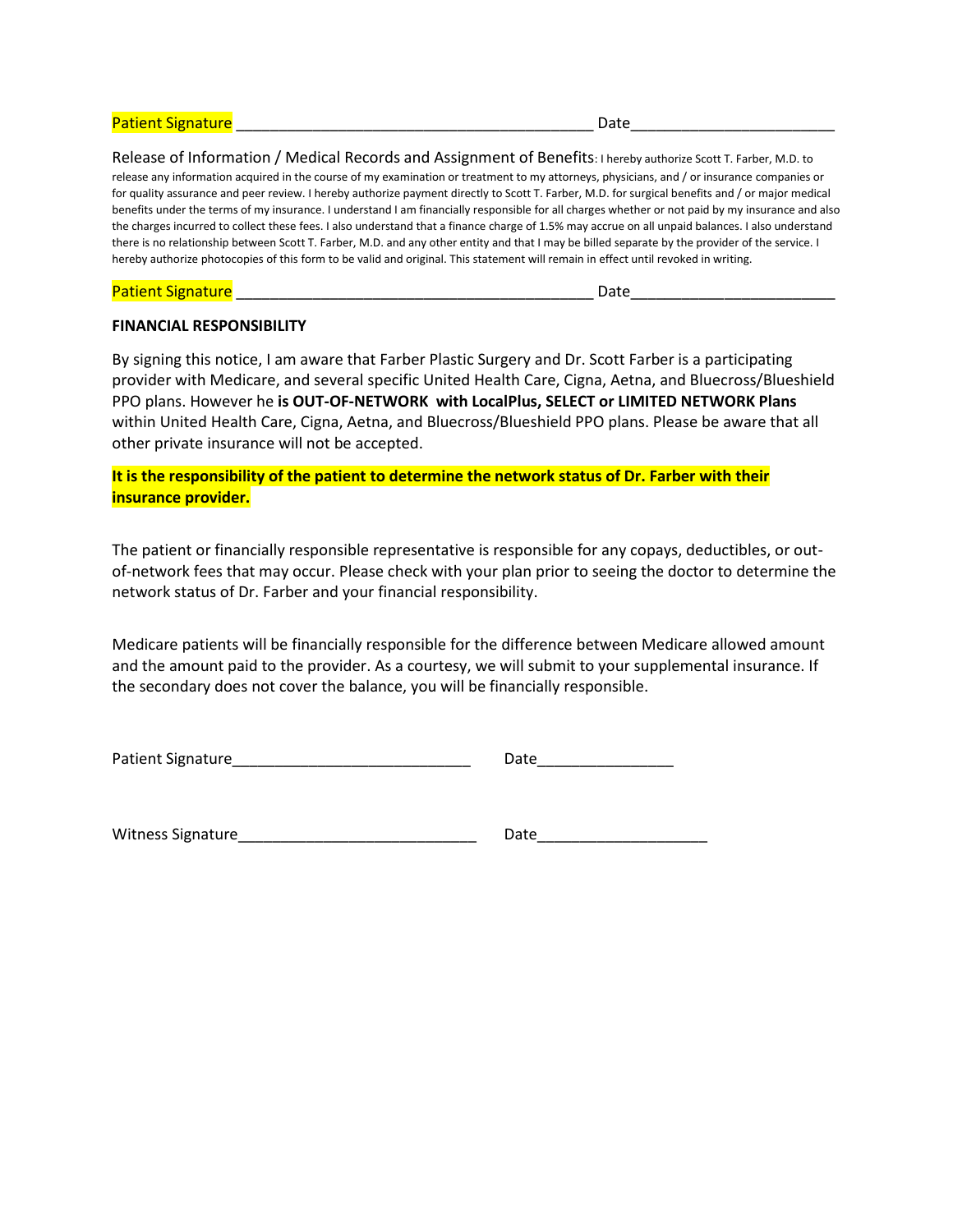## **HIPAA PRIVACY NOTICE**

THE FOLLOWING NOTICE DESCRIBES HOW YOUR MEDICAL INFORMATION MAY BE USED AND DISCLOSED, AND HOW YOU CAN GET ACCESS TO THIS INFORMATION. PLEASE REVIEW THE INFORMATION CAREFULLY.

- Your confidential healthcare information may be released to other healthcare professionals within the organization for the purpose of providing you with quality healthcare.
- Your confidential healthcare information may be released to your insurance provider for the purpose of the organization receiving payment for providing you with needed healthcare services.
- Your confidential healthcare information may be released to public or law enforcement officials in the event of an investigation in which you are a victim of abuse, a crime, or domestic violence.
- Your confidential healthcare information may be released to other healthcare providers in the event you need emergency care.
- Your confidential healthcare information may be released to a public health organization or federal organization in the event of a communicable disease or to report a defective device or untoward event to a biological product (food or medication).
- Your confidential healthcare information may not be released for any other purpose than that which is identified in this notice.
- Your confidential healthcare information may be released only after receiving written authorization from you. You may revoke your permission to release confidential healthcare information at any time.
- You may be contacted by the organization or remind you of any appointments, healthcare treatment options or other health services that may be of interest to you.
- You may be contacted by the organization for the purposes of raising funds to support the organization's operations.
- You have the right to restrict the use of your confidential healthcare information. However, the organization may choose to refuse your restriction if it is in conflict of providing you with quality healthcare or in the event of an emergency situation.
- You have the right to receive confidential communication about your health status.
- You have the right to review and photocopy any/all portions of your healthcare information.
- You have the right to make changes to your healthcare information.
- You have the right to know who has accessed your confidential healthcare information and for what purpose.
- You have the right to possess a copy of this Privacy Notice upon request. This copy can be in the form of an electronic transmission or on paper.
- The organization is required by law to protect the privacy of its patients. It will keep any and all patient healthcare information confidential and will provide patients with a list of duties or practices that protect confidential healthcare information.